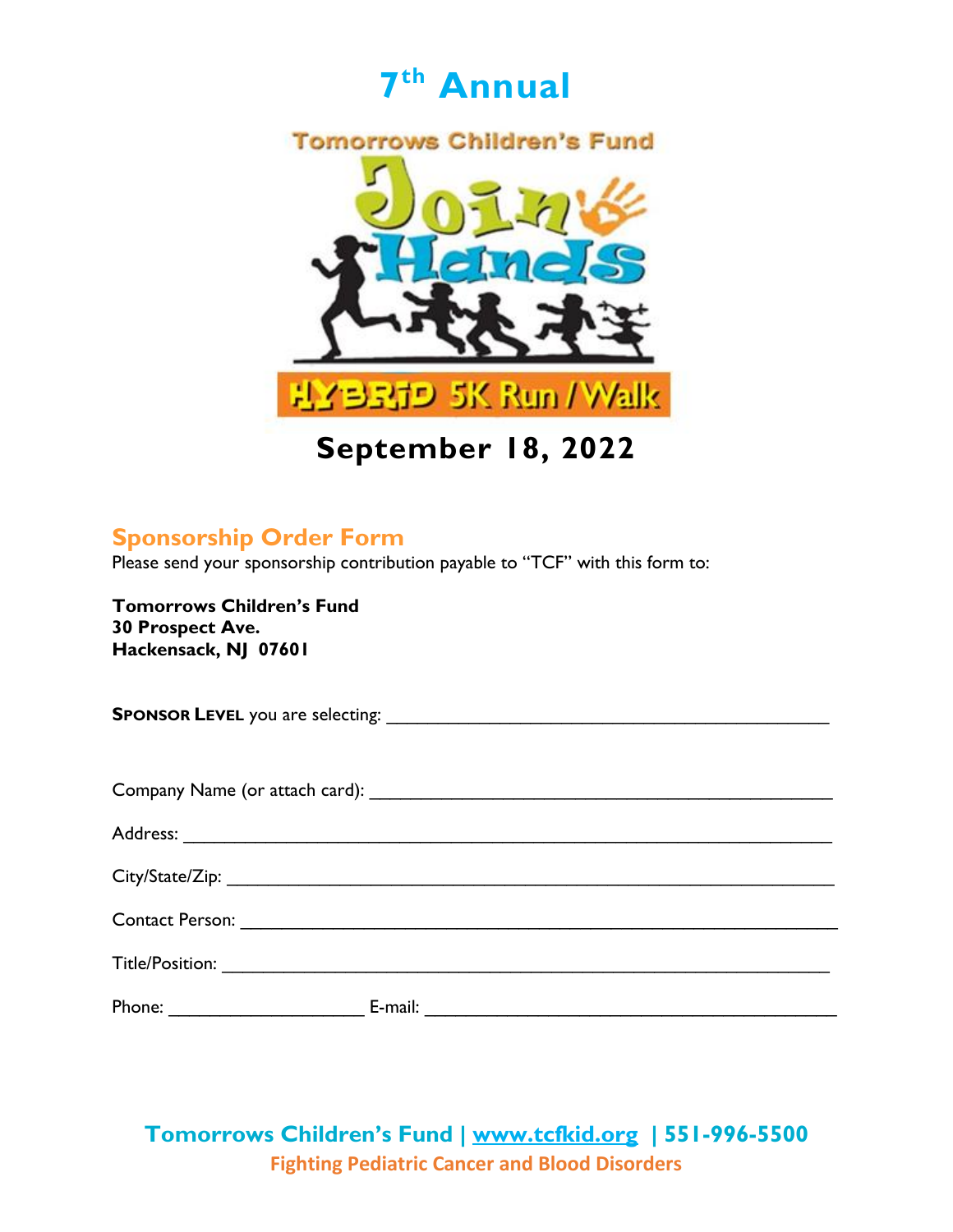

## **PRESENTING SPONSORSHIP -- Filled Donation Amount: \$15,000**

#### **For this premium level of generosity, our PRESENTING SPONSOR will receive the following recognition:**

- EXCLUSIVE Logo/Branding as PRESENTING SPONSOR of 2021 Join Hands 5K Run on ALL event materials
- $\triangleright$  EXCLUSIVE Logo/Branding on all individual race bibs
- Large Company Logo & PRESENTING SPONSOR designation prominently displayed on participant T-Shirts
- Company Logo/PRESENTING SPONSOR featured on:
	- Join Hands 5K & Tomorrows Children's Fund websites
	- All race-related email communication/marketing
	- All race-related print materials
- Company Name and Logo recognition in Sponsor Highlight Feature on all TCF social media
- $\triangleright$  Company Name and Logo featured on large, custom banner over the Start/Finish line
- $\triangleright$  Company Name and Logo displayed on Thank You sign at race site
- $\triangleright$  Company Name and Logo recognition at Awards Presentation
- $\triangleright$  Two (2)  $10' \times 10'$  Tent spaces in Sponsor Park \*
- $\triangleright$  Registration for ten (10) runners or walkers

\* Based on CDC and NJ State guidelines at the time of the 5K.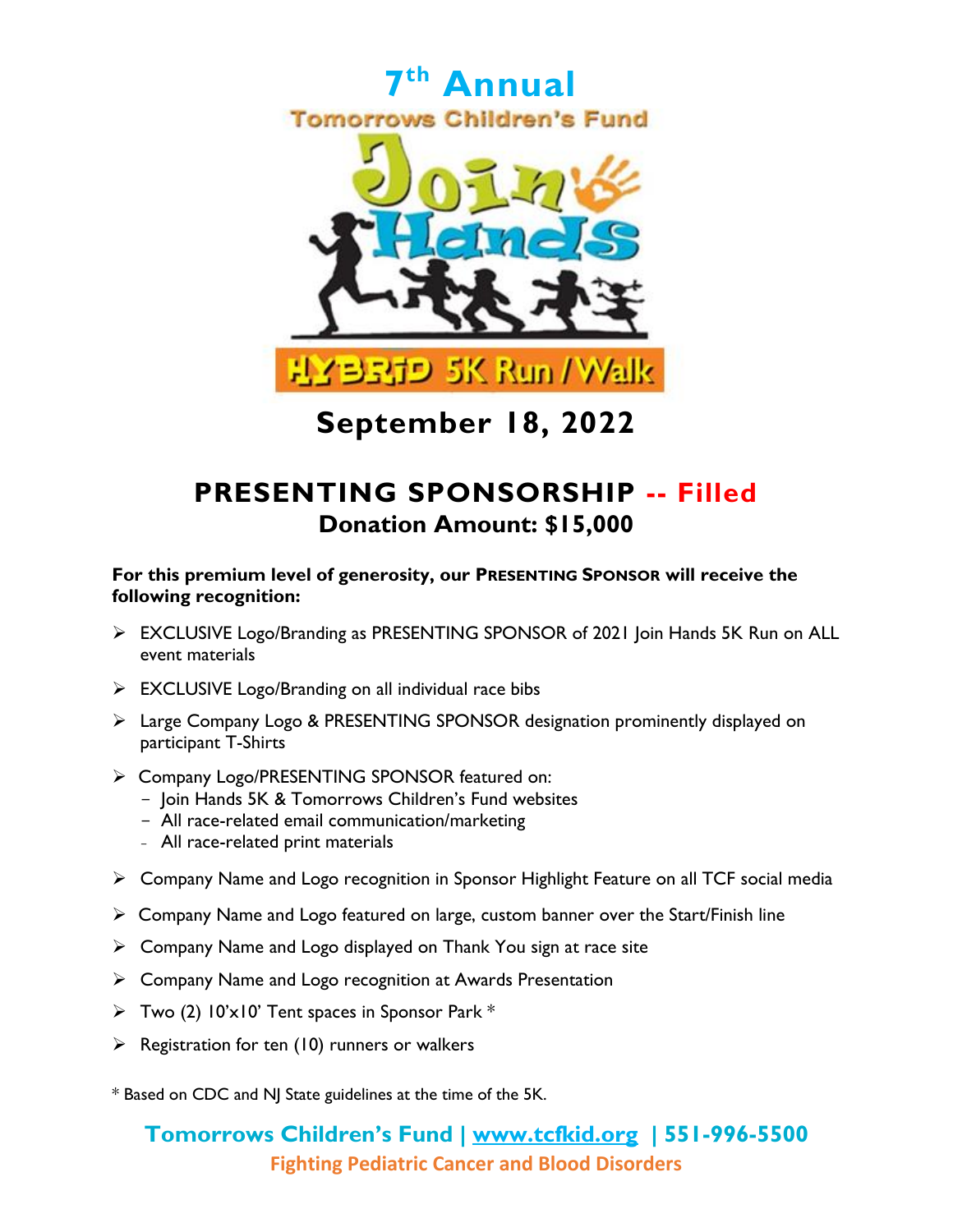



### **PLATINUM PLUS SPONSORSHIP Donation Amount: \$5,000**

#### **For this level of generosity, our PLATINUM PLUS SPONSORS will receive the following recognition:**

- $\triangleright$  Company Name and Logo on all event materials
- $\triangleright$  Company Name and Logo prominently displayed on participant T-Shirts
- $\triangleright$  Company Name and Logo featured on all race-related print materials
- Company Name and Logo featured on Start/Finish line banner
- $\triangleright$  Company Name and Logo displayed on Thank You sign at race site
- Company Name and Logo recognition in Sponsor Highlight Feature on all TCF social media
- $\triangleright$  Company Name and Logo featured on: - Join Hands 5K & Tomorrows Children's Fund websites
	- Tomorrows Children's Fund Facebook page
- $\triangleright$  Company Name and Logo recognition at Awards Presentation  $*$
- $\triangleright$  One (1) 10'x10' Tent space in Sponsor Park  $*$
- $\triangleright$  Registration for four (4) runners or walkers

\* Based on CDC and NJ State guidelines at the time of the 5K.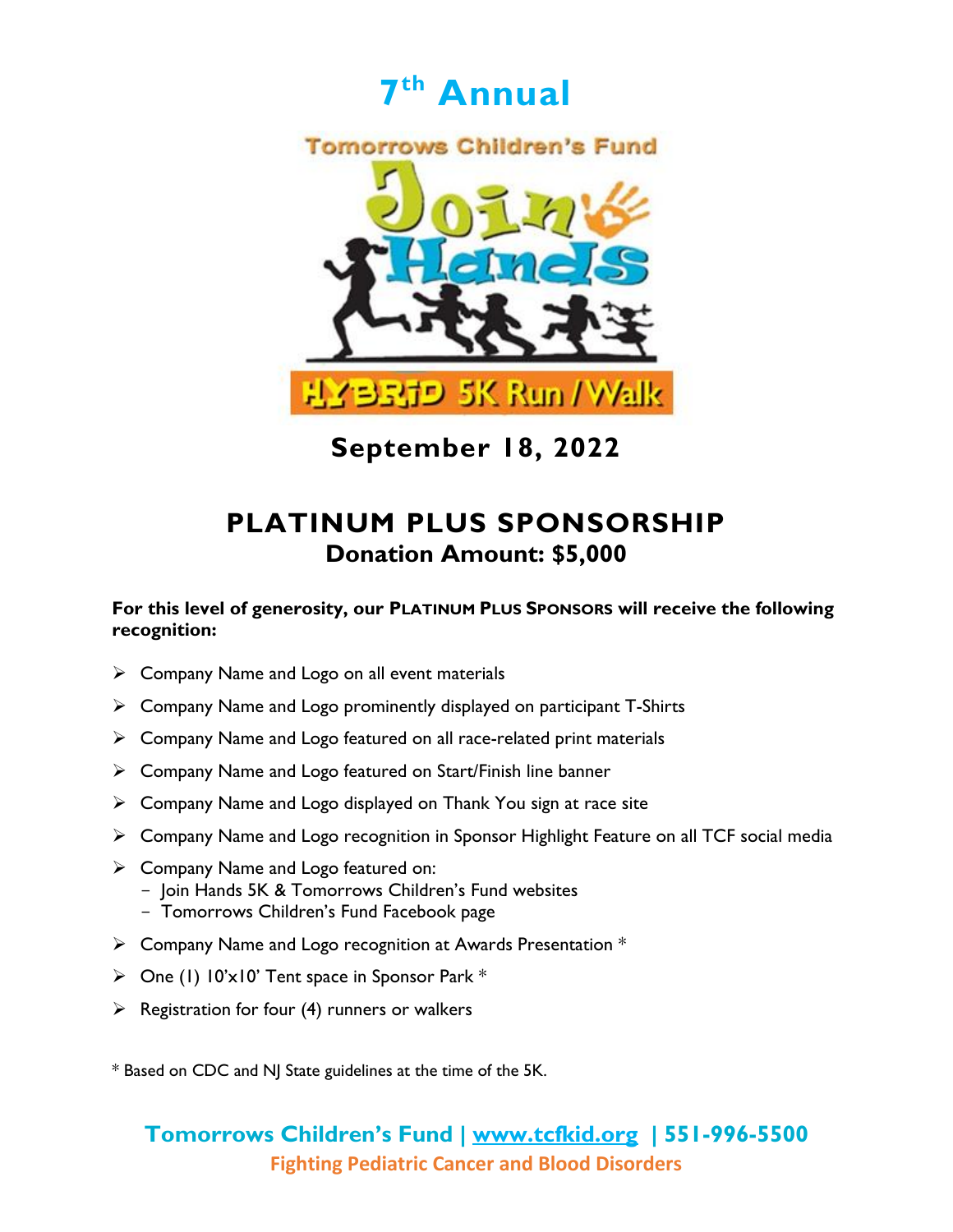

## **T-SHIRT SPONSORSHIP Donation Amount: \$3,500**

#### **For this level of generosity, our T-SHIRT SPONSORS will receive the following recognition:**

- $\triangleright$  Company Name and Logo on all event materials
- $\triangleright$  Company Name and Logo prominently displayed on participant T-Shirts
- $\triangleright$  Company Name and Logo featured on all race-related print materials
- $\triangleright$  Company Name and Logo featured on Start/Finish line banner
- $\triangleright$  Company Name and Logo displayed on Thank You sign at race site
- Company Name and Logo recognition in Sponsor Highlight Feature on all TCF social media
- $\triangleright$  Company Name and Logo featured on: - Join Hands 5K & Tomorrows Children's Fund websites
	- Tomorrows Children's Fund Facebook page
- $\triangleright$  Company Name and Logo recognition at Awards Presentation  $*$
- $\triangleright$  One (1) 10'x10' Tent space in Sponsor Park \*
- $\triangleright$  Registration for four (2) runners or walkers

\* Based on CDC and NJ State guidelines at the time of the 5K.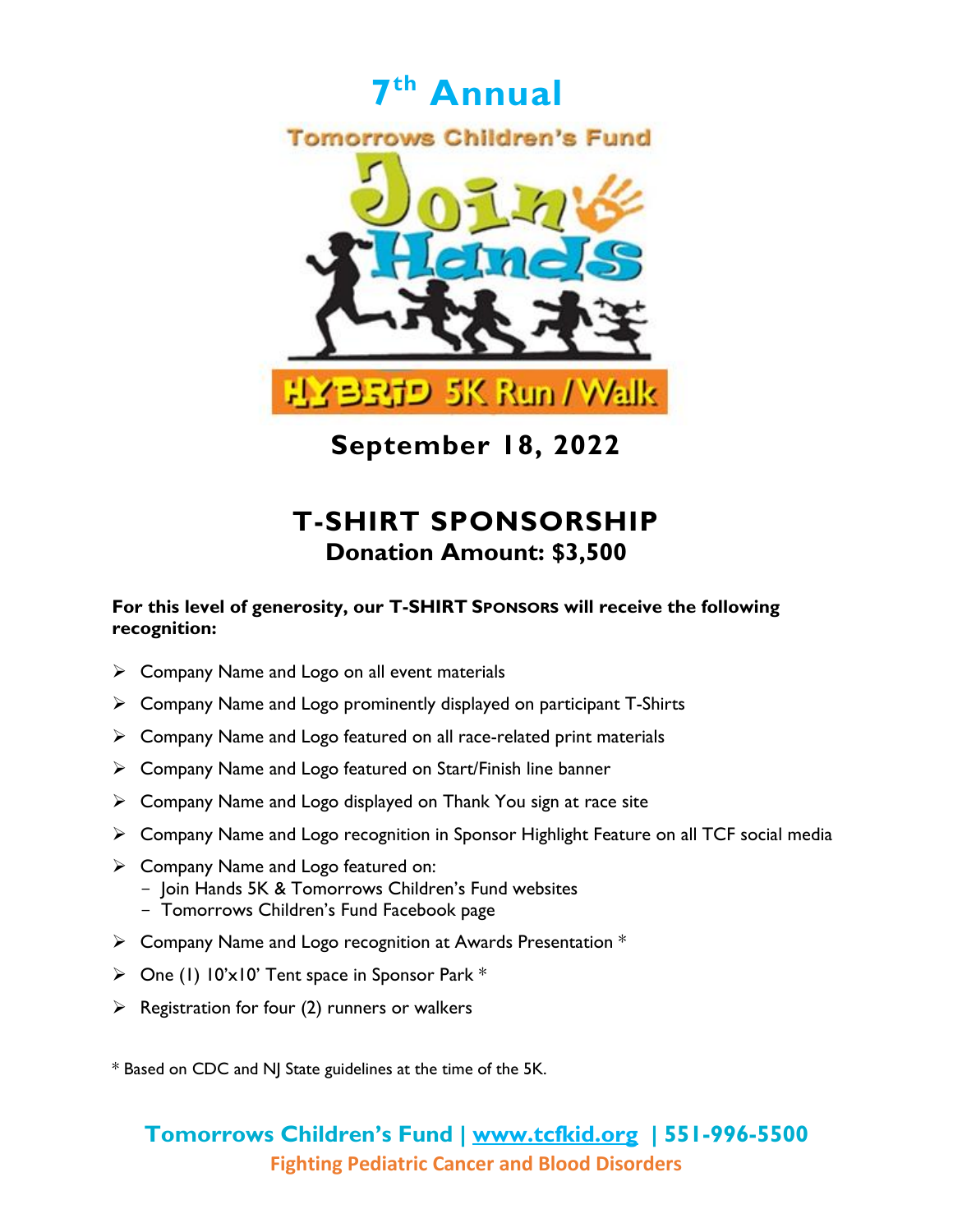

## **PLATINUM SPONSORSHIP Donation Amount: \$2,500**

#### **For this level of generosity, our PLATINUM SPONSORS will receive the following recognition:**

- $\triangleright$  Company Name and Logo on all event materials
- $\triangleright$  Company Name and Logo prominently displayed on participant T-Shirts
- $\triangleright$  Company Name and Logo featured on all race related print materials
- $\triangleright$  Company Name and Logo included on large banner over the Start/Finish line
- $\triangleright$  Company Name and Logo displayed on Thank You sign at race site
- Company Name and Logo recognition in Sponsor Highlight Feature on all TCF social media
- $\triangleright$  Company Name and Logo featured on:
	- Join Hands 5K & Tomorrows Children's Fund websites
	- Tomorrows Children's Fund Facebook page
- $\triangleright$  Company Name and Logo recognition at Awards Presentation  $*$
- $\triangleright$  One (1) 10'x10' Tent space in Sponsor Park  $*$
- $\triangleright$  Registration for four (4) runners or walkers

\* Based on CDC and NJ State guidelines at the time of the 5K.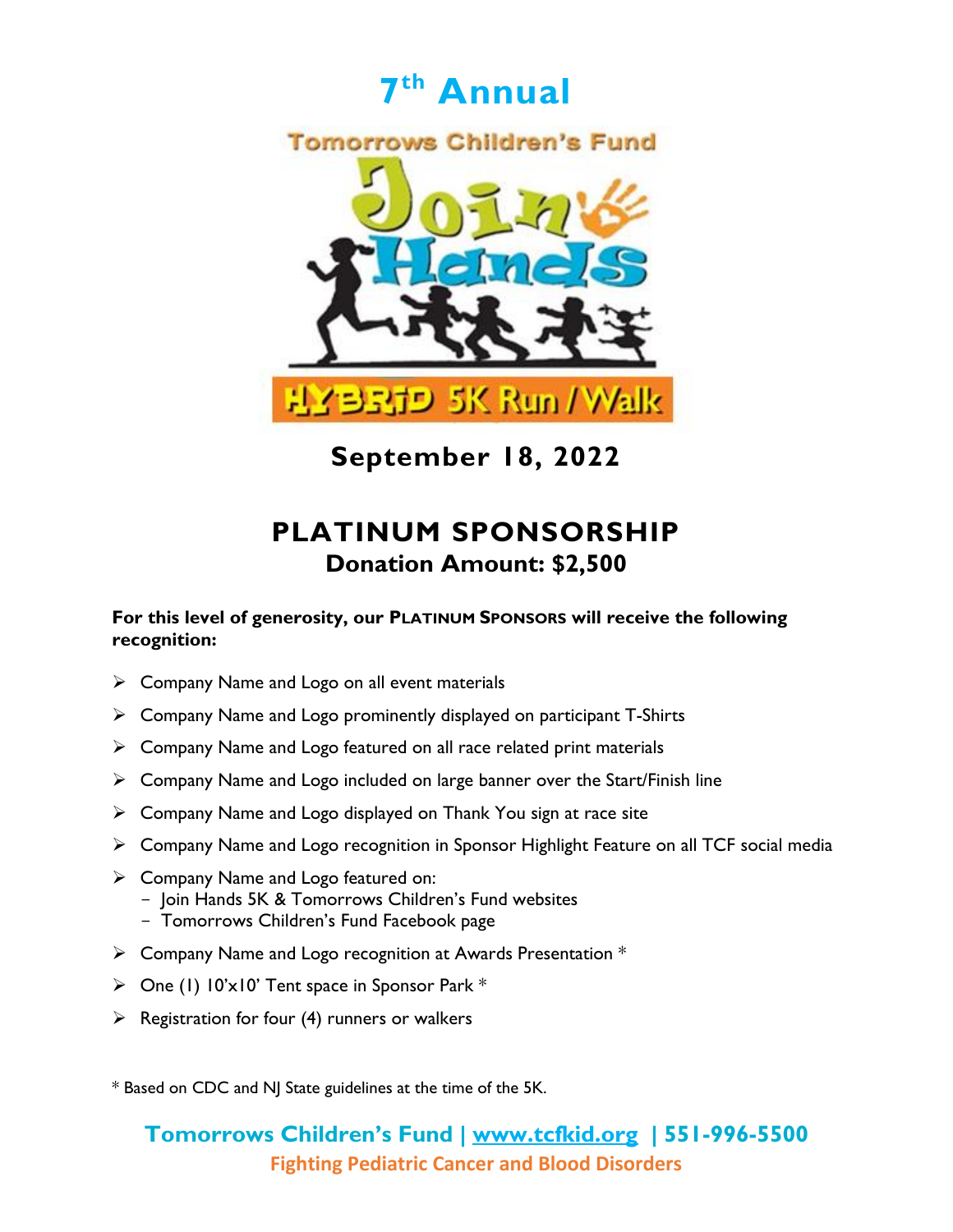



## **MILE MARKER SPONSORSHIP (Three) Donation Amount: \$1,500**

#### **For this level of generosity, our MILE MARKER SPONSORS will receive the following recognition:**

- $\triangleright$  Individual sign with Company Name and Logo posted at one of the race Mile Marker designation points
- $\triangleright$  Company Name and Logo prominently displayed on participant T-Shirts
- $\triangleright$  Company Name and Logo displayed on Thank You sign at race site
- Company Name and Logo recognition in Sponsor Highlight Feature on all TCF social media
- Company Name and Logo featured on:
	- Join Hands 5K & Tomorrows Children's Fund websites
	- Tomorrows Children's Fund Facebook page
- $\triangleright$  One (1) 10' x 10' Tent Space in Sponsor Park\*
- $\triangleright$  Registration for four (4) runners or walkers

\* Based on CDC and NJ State guidelines at the time of the 5K.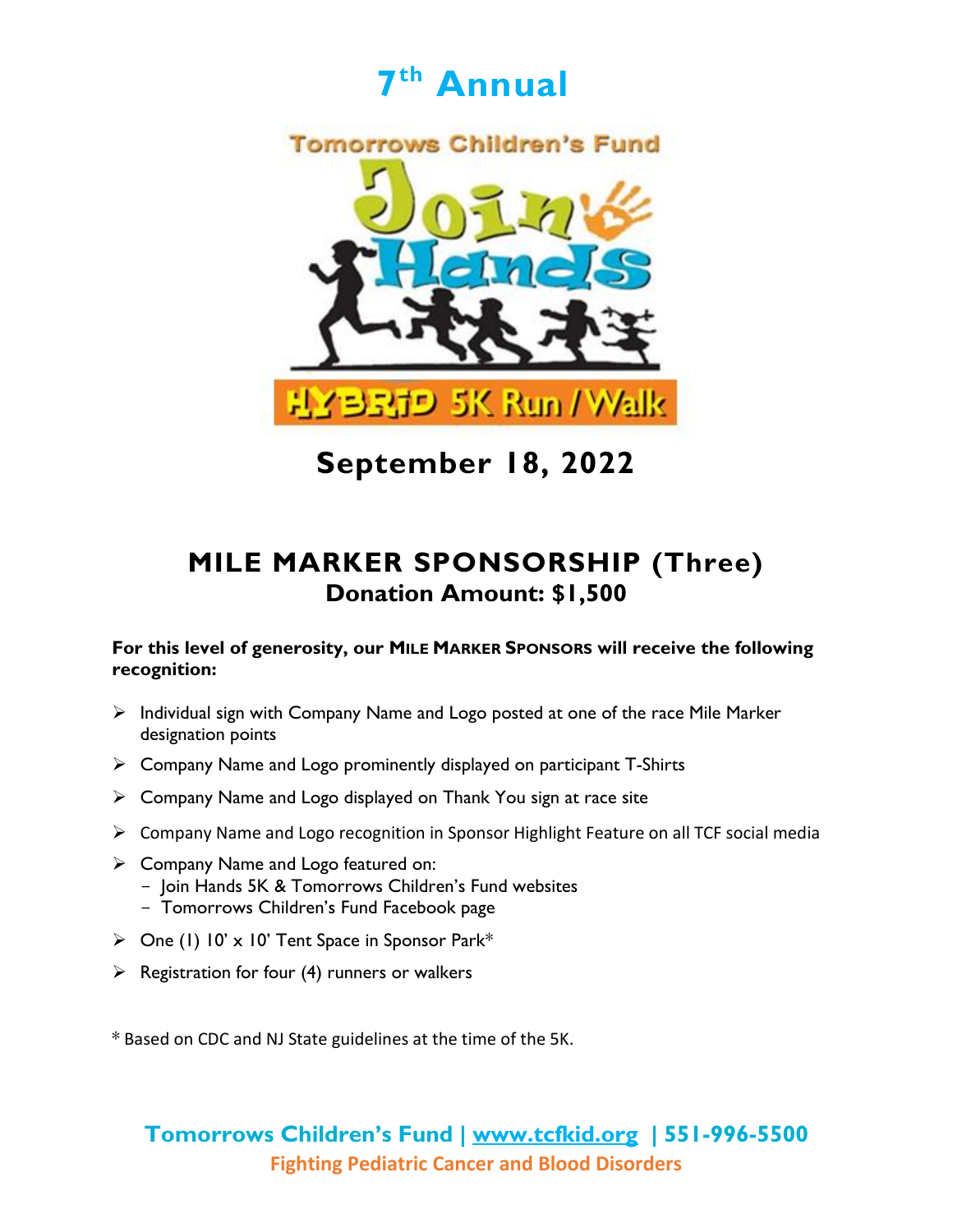

### **GOLD SPONSORSHIP -- Two Filled Donation Amount: \$1,000**

#### **For this level of generosity, our GOLD SPONSORS will receive the following recognition:**

- $\triangleright$  Company Name and Logo prominently displayed on participant T-Shirts
- $\triangleright$  Individual sign with Company Name and Logo posted at the Registration Tent on race day\*
- $\triangleright$  Company Name and Logo displayed on Thank You sign at race site
- Company Name and Logo recognition in Sponsor Highlight Feature on all TCF social media
- $\triangleright$  Company Name and Logo featured on:
	- Join Hands 5K & Tomorrows Children's Fund websites
	- Tomorrows Children's Fund Facebook page
- $\triangleright$  Registration for two (2) runners or walkers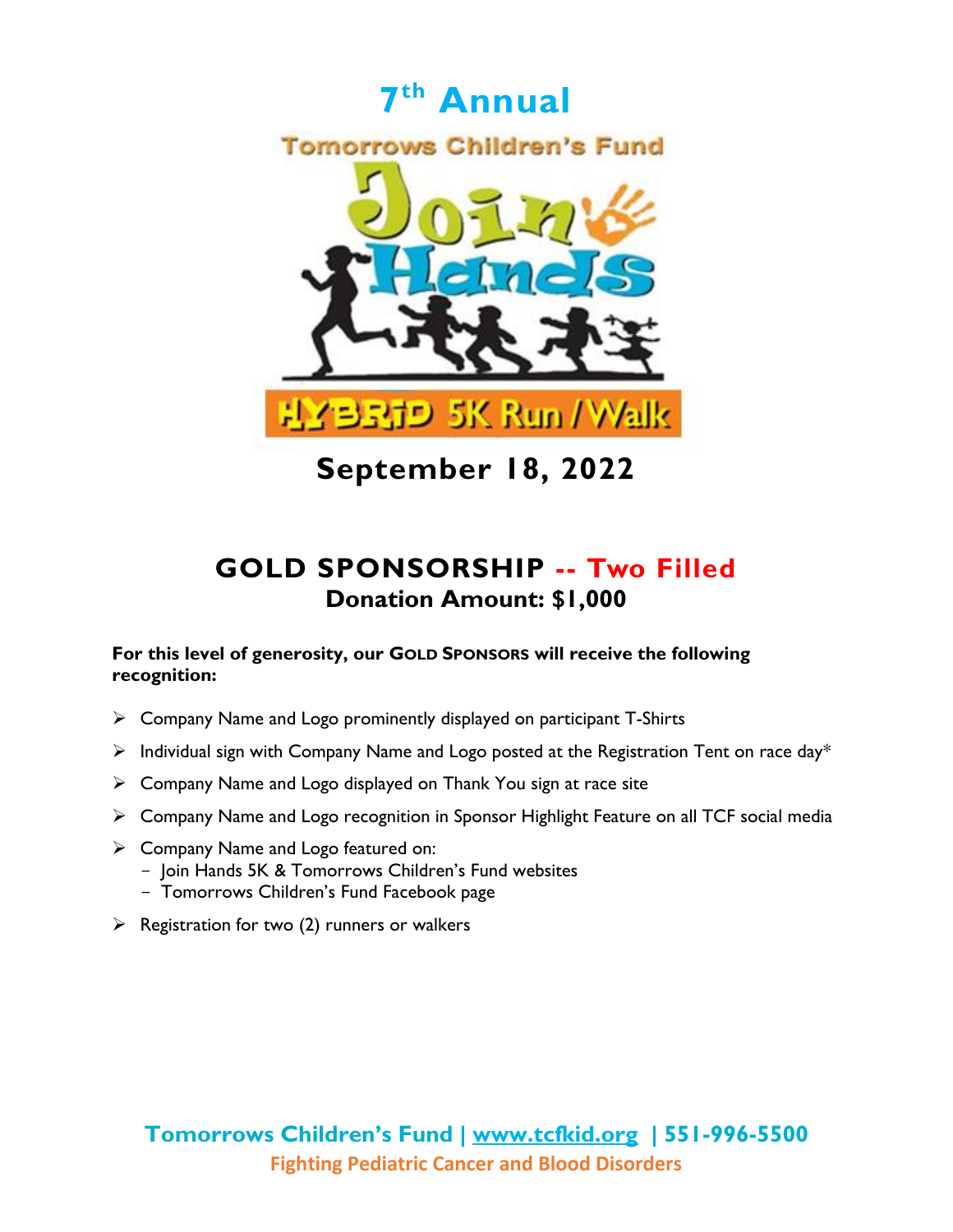

**September 18, 2022**

## **SILVER SPONSORSHIP Donation Amount: \$750**

#### **For this level of generosity, our SILVER SPONSORS will receive the following recognition:**

- Company Name and Logo prominently displayed on participant T-Shirts
- $\triangleright$  Individual sign with Company Name and Logo posted at the Registration Tent on race day\*
- $\triangleright$  Company Name and Logo displayed on Thank You sign at race site
- Company Name and Logo recognition in Sponsor Highlight Feature on all TCF social media
- $\triangleright$  Company Name and Logo featured on:
	- Join Hands 5K & Tomorrows Children's Fund websites
	- Tomorrows Children's Fund Facebook page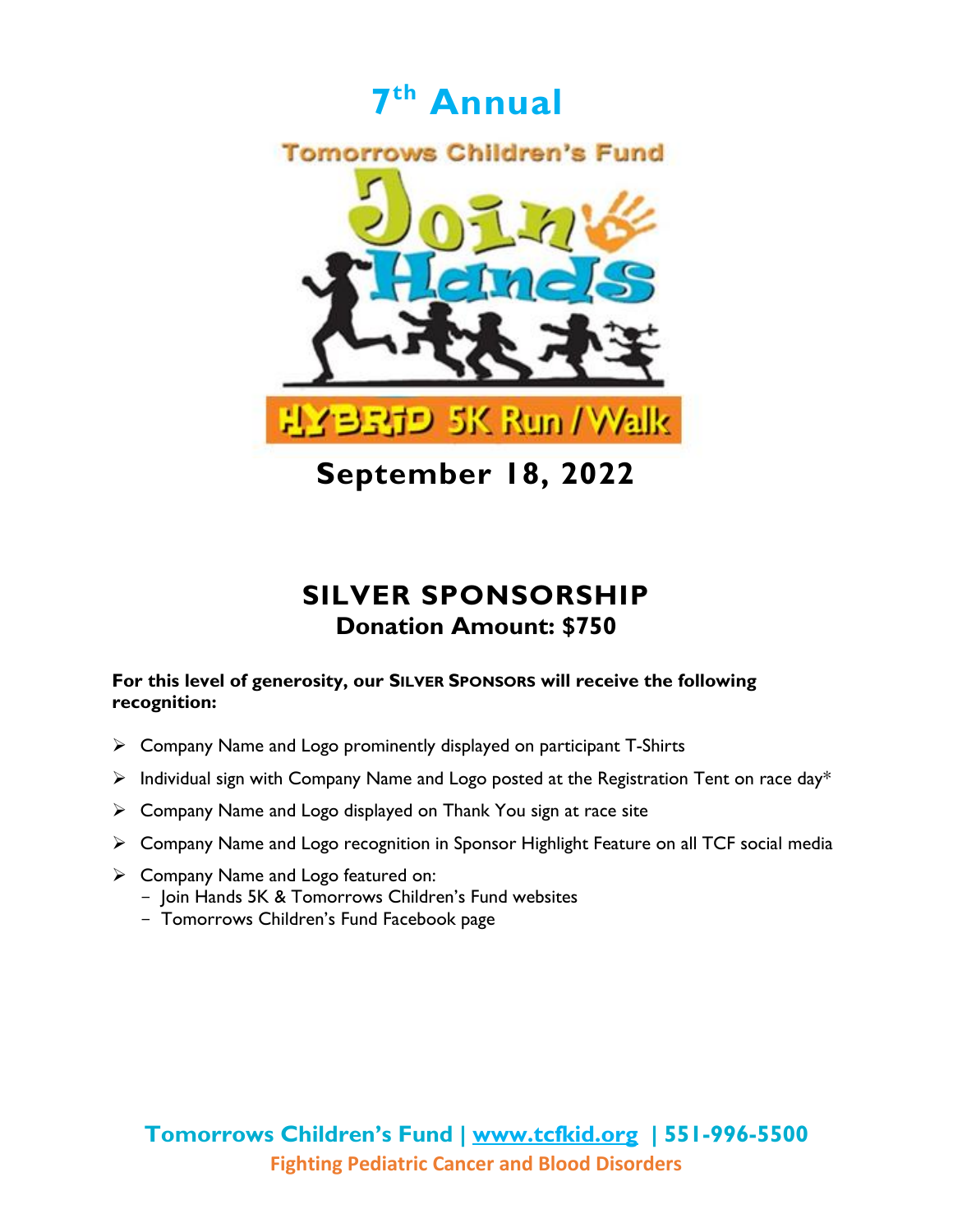

### **BRONZE SPONSORSHIP Donation Amount: \$500**

#### **For this level of generosity, our BRONZE SPONSORS will receive the following recognition:**

- $\triangleright$  Individual sign with Company Name and Logo posted at the Registration Tent on race day\*
- $\triangleright$  Company Name and Logo displayed on Thank You sign at race site
- $\triangleright$  Company Name and Logo featured on:
	- Join Hands 5K & Tomorrows Children's Fund websites
	- Tomorrows Children's Fund Facebook page
- Company Name and Logo recognition in Sponsor Highlight Feature on all TCF social media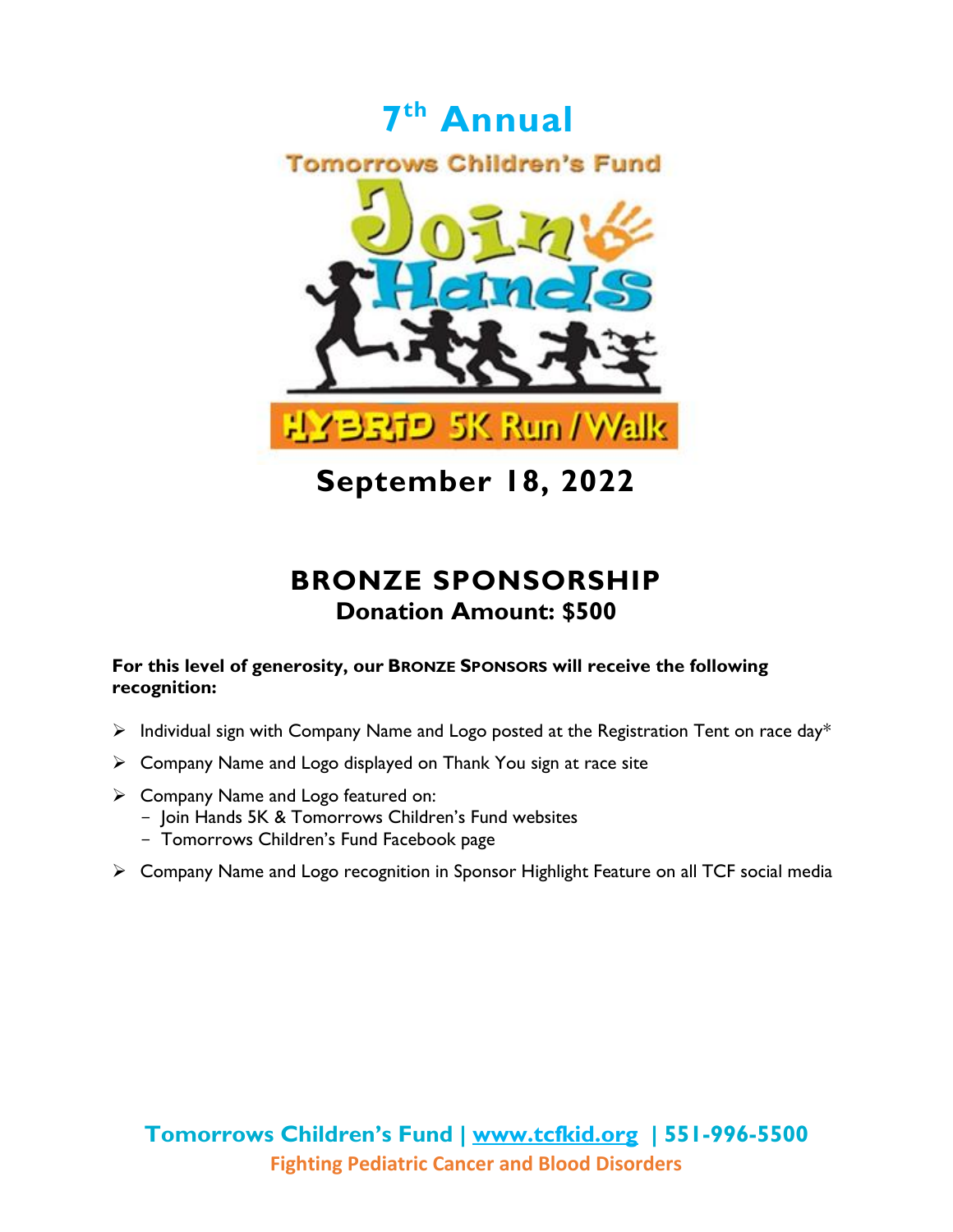

**September 18, 2022**

### **TEAM SPIRIT AWARD SPONSORSHIP -- Filled Donation Amount: \$250**

**For this level of generosity, our TEAM SPIRIT AWARD SPONSOR will receive the following recognition:**

- Company Name displayed on both Join Hands 5K & Tomorrows Children's Fund websites
- $\triangleright$  Company Name displayed on Thank You sign at race site
- Company Name and Logo recognition in Sponsor Highlight Feature on all TCF social media